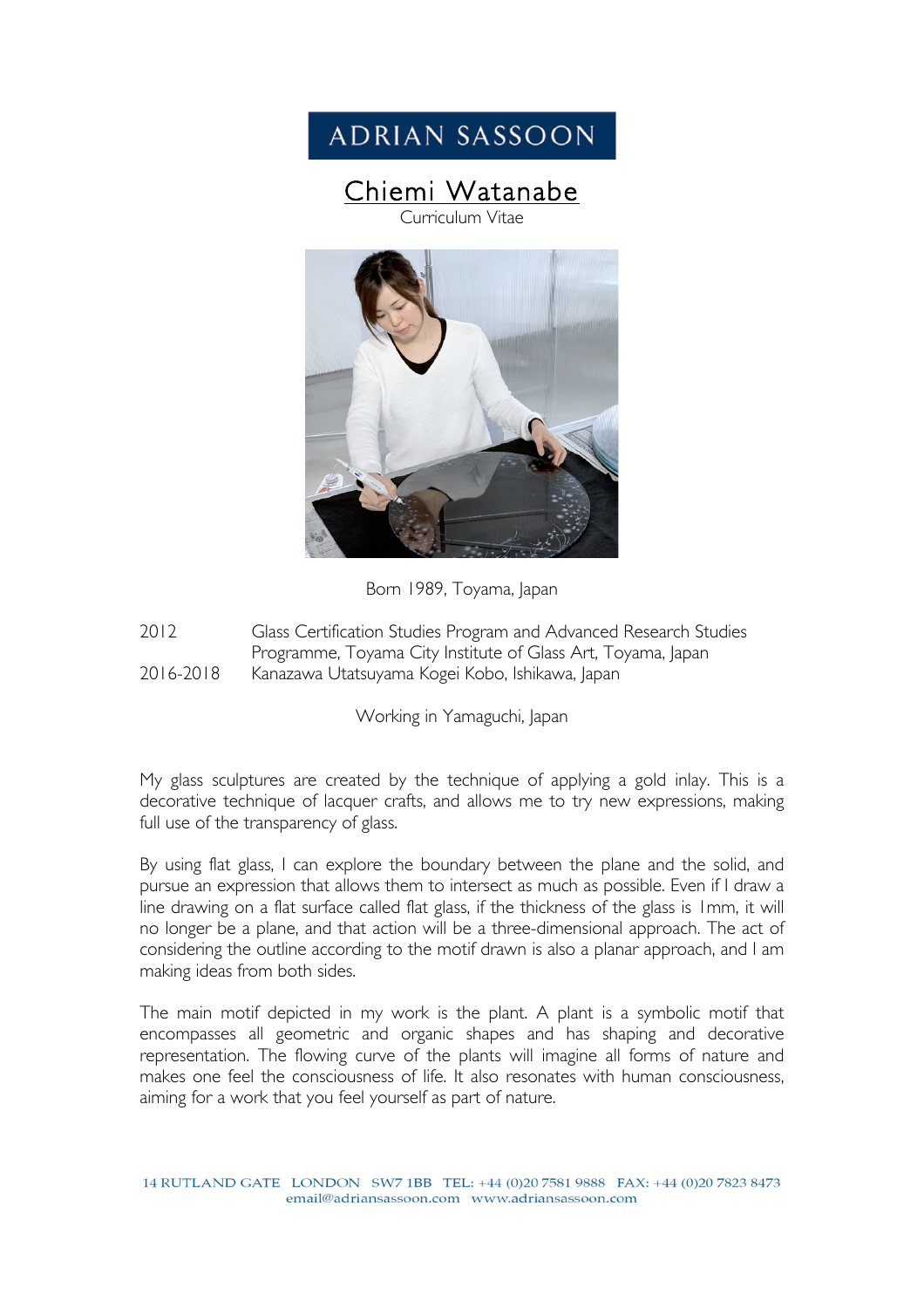### Selected Group Exhibitions

- 2021 *Adrian Sassoon at Parham, a House of History*, Parham House, West Sussex
- 2020 *Adrian Sassoon*, TEFAF Maastricht, The Netherlands
- 2019 *Adrian Sassoon*, Masterpiece London, The Royal Chelsea Hospital, London *New Glass Now*, Corning Museum of Glass, Corning, NY, USA
- 2018 *Kanzawa Utatsuyama Kogei Kobo Researchers Exhibition*, 21st Century Museum of Contemporary Art, Kanazawa, Japan 3331 Art Fair, 3331 Arts Chiyoda, Tokyo, Japan Art Fair Tokyo, Tokyo International Forum, Tokyo, Japan
- 2017 *3rd Triennale of Kogei in Kanazawa*, 21st Century Museum of Contemporary Art, Kanazawa, Japan *Haru wo sagashite*, Art space morgenrot ,Tokyo, Japan *Kanzawa Utatsuyama Kogei Kobo Researchers Exhibition*, 21st Century Museum of Contemporary Art, Kanazawa, Japan *International Hokuriku Kogei Summit*, Toyama Prefectural Museum of Art and Design, Toyama, Japan
- 2016 Art Fair Toyama, Toyama Shimin Plaza, Toyama, Japan *Kanazawa 21st Century Kogei Festival*, Former Nakamura Residence, Kanazawa, Japan *EWAA Competition*, La Galleria, London
- 2015 *The 6th Sanyo Onoda Contemporary Glass Art Exhibition*, Onoda Sun Park, Yamaguchi, Japan
- 2014 Art Fair Toyama, Toyama Shimin Plaza, Toyama, Japan *Spiral Independent Creators Festival*, Tokyo, Japan
- 2013 *The International Glass Exhibition,* 21st Century Museum of Contemporary Art, Kanazawa, Japan
	- *SEN sai*, The Artcomplex Center, Tokyo, Japan
- 2012 *Takaoka Craft Competition*, Takaoka Daiwa, Toyama, Japan *Toyama City New Store Glass Exhibition*, Glass Art Gallery, Toyama, Japan *Exhibition of the Big Miniature*, Artcomplex Center, Tokyo, Japan *The 5th Sanyo Onoda Contemporary Glass Art Exhibition,* Onoda Sun Park, Yamaguchi, Japan
- 2011 *Salon Blanc International Exhibition Of Contemporary Art*, Omori Bel Port Tokyo, Japan
- 2010 *The 3rd Glass Educational Network*, Tokyo Metropolitan Art Museum, Tokyo, Japan

### Awards

- 2018 Workshop Prize, Utatsuyama Kogei Kobo 2018, Kanazawa, Japan Mituhiro Suwa Prize, 3331 Art Fair 2018, Tokyo, Japan Tansei Display Prize, 3331 Art Fair 2018, Tokyo, Japan Hiroshi Nagaya Prize, 3331 Art Fair 2018, Tokyo, Japan New Glass Review 39
- 2016 Hanshin Group Prize, Art Fair Toyama, Toyama, Japan
- 2014 Toayakuhin Prize, Art Fair Toyama, Toyama, Japan
- 2012 Excellent Prize, Exhibition of the Big Miniature, Tokyo, Japan Grand Prize, The 5th Sanyo Onoda Contemporary Glass Art Exhibition, Yamaguchi, Japan